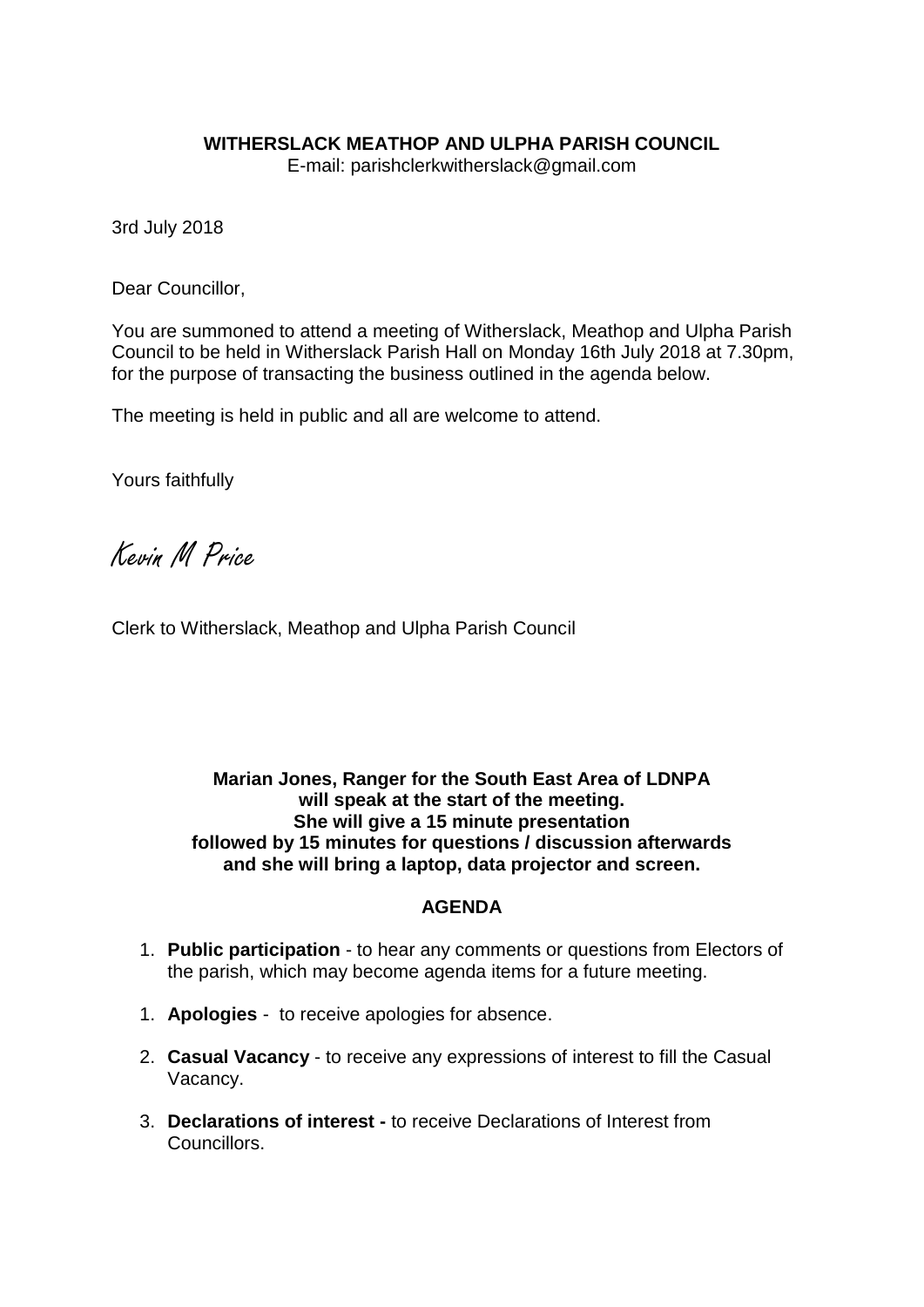- 4. **Minutes** to authorise the Chairman to sign the minutes of the Council meeting held on 23rd May 2018 as a true record.
- 5. **Appointment of Vice-Chairman** to consider the appointment of a Vice-Chairman for 2018-19
- 6. **Police Report** to receive a report from the Community Police Officer.
- 7. **County and District Councillors** to receive brief updates from County and District Councillors.
- 8. **Councillor matters** an opportunity for councillors to raise issues on behalf of residents. *Note: no decisions can be made on these matters but they may be placed on a future agenda of the Council*

# 9. **Planning matters:**

*a. To note the following comments, submitted to the Planning Authority, since the last meeting:*

7/2018/5307 Key Moss Farm, Witherslack. Partial demolition of barn and associated minor alterations. Approval recommended.

*b. To note the following decisions, notified to the Council by the Planning Authority:*

7/2018/5227 Bleacott Farm, Witherslack. Change of use of land to site two domestic wood stores with stone vehicular access and surface water drainage. Granted.

7/2018/5217 Land adjacent to The Old Vicarage, Witherslack. . Erection of proposed two storey (Lower-ground and Ground floor) family home including adjoining garage. Granted.

- *c.* To note the Inquiry into the Appeal against the Enforcement notice in respect of Vicarage House West, Witherlsack. The Inquiry is to take place at CCC Offices, Kendal, on Wednesday 24th October 2018 at 1pm.
- 10.**Parish Land at Slate Hill -** to confirm the arrangements made with Councillor Walford for the lease of this land (minute 18/24b refers).
- **11.Strategic Long Term Plan for the parish** to receive an update from Councillor Wilson, in the light of Councillor's recent comments.
- 12.**Grange Well-being group -** to receive a report from Councillor Wilson on the group's meeting on 19th June 2018.